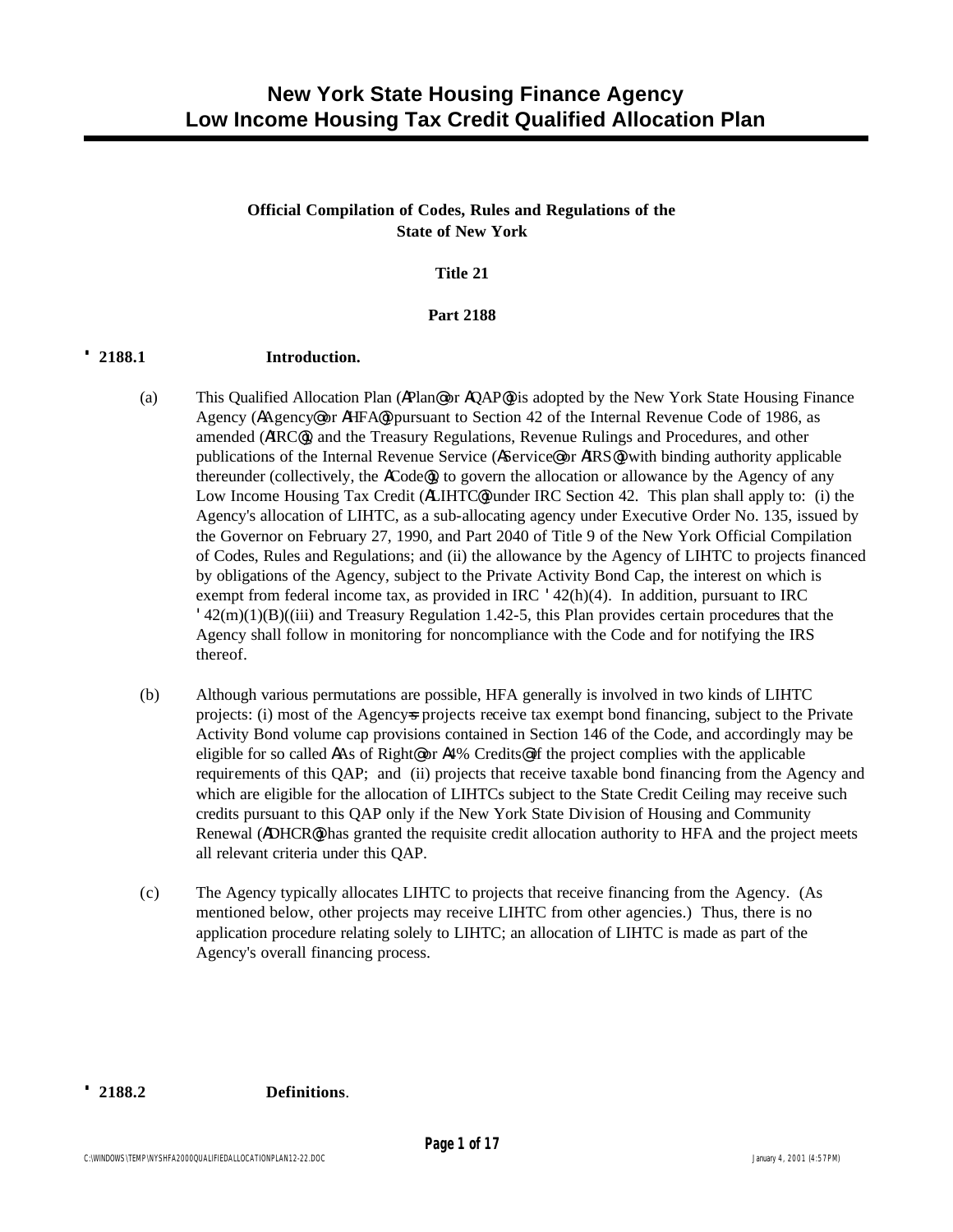- (a) **A42 (m) Letter@** C Letter indicating that a project eligible for Private Activity Bond Credits generally complies with the provisions of this QAP and estimating the amount of LIHTC which will be allocated if the project is completed as planned.
- (b) A**Application Letter**@ C Letter prepared by the Agency, after the completion of the preliminary phase of financing and tax credit underwriting, and accepted by the applicant, summarizing the terms of the proposed project along with the financing and LIHTC request being submitted to HFA. The Application Letter merely sets forth the proposed transaction being investigated and in no way represents a commitment to finance the project or a determination of eligibility for LIHTCs or a reservation of any amount of LIHTC.
- (c) **AAgency@** or **AHFA@** C The New York State Housing Finance Agency, a public benefit corporation organized by and under Article 3 of the Private Housing Finance Law.
- (d) **ABinding Agreement@** C Agreement, executed by the applicant and the Agency, which requires HFA under New York State contract law to make an allocation of LIHTC if all conditions in the Agreement and all conditions under Section 42 are met.
- (e) **ACarryover Allocation Document"** C Document meeting Section 42's requirements as included in ' 42 (h) (1) (E).
- (f) A**Ceiling Credits,@ AState Credit Ceiling LIHTCs,@ or A9% Credits@** C LIHTC which count against the State Credit Ceiling. Under certain circumstances, such as an acquisition of a building in an acquisition and rehabilitation project, the project may receive A4%@ LIHTCs which are subject to the State-s Ceiling. These credits are often also called Acap credits@.
- (g) **ACode @** C Internal Revenue Code of 1986, as amended, and the Treasury Regulations, Revenue Rulings and Procedures and other publications of the IRS with binding authority applicable thereunder.
- (h) **ACommitment Letter@** C Letter committing the Agency to finance a project assuming all conditions in the letter are met.
- (i) **AConsolidated Plan@** C The New York State 1996-2000 Consolidated Plan as Approved by United States Department of Housing and Urban Development.
- (j) **ACost Certification@** C An audited report by an independent third party Certified Public Accountant, with content and opinion in form and substance satisfactory to HFA, verifying the costs incurred, the tax credit eligible costs incurred and any other cost data required by HFA for a project as support for the amount of the projects allocation of LIHTCs or as support for the projects eligibility for a Carryover Allocation Document.
- (k) **ACredit Allocation Authority@** C Authority granted by DHCR to the Agency, as a sub-allocating agency under Executive Order No. 135, issued by the Governor on February 27, 1990, and Part 2040 of Title 9 of the New York Official Compilation of Codes, Rules and Regulations, to allocate State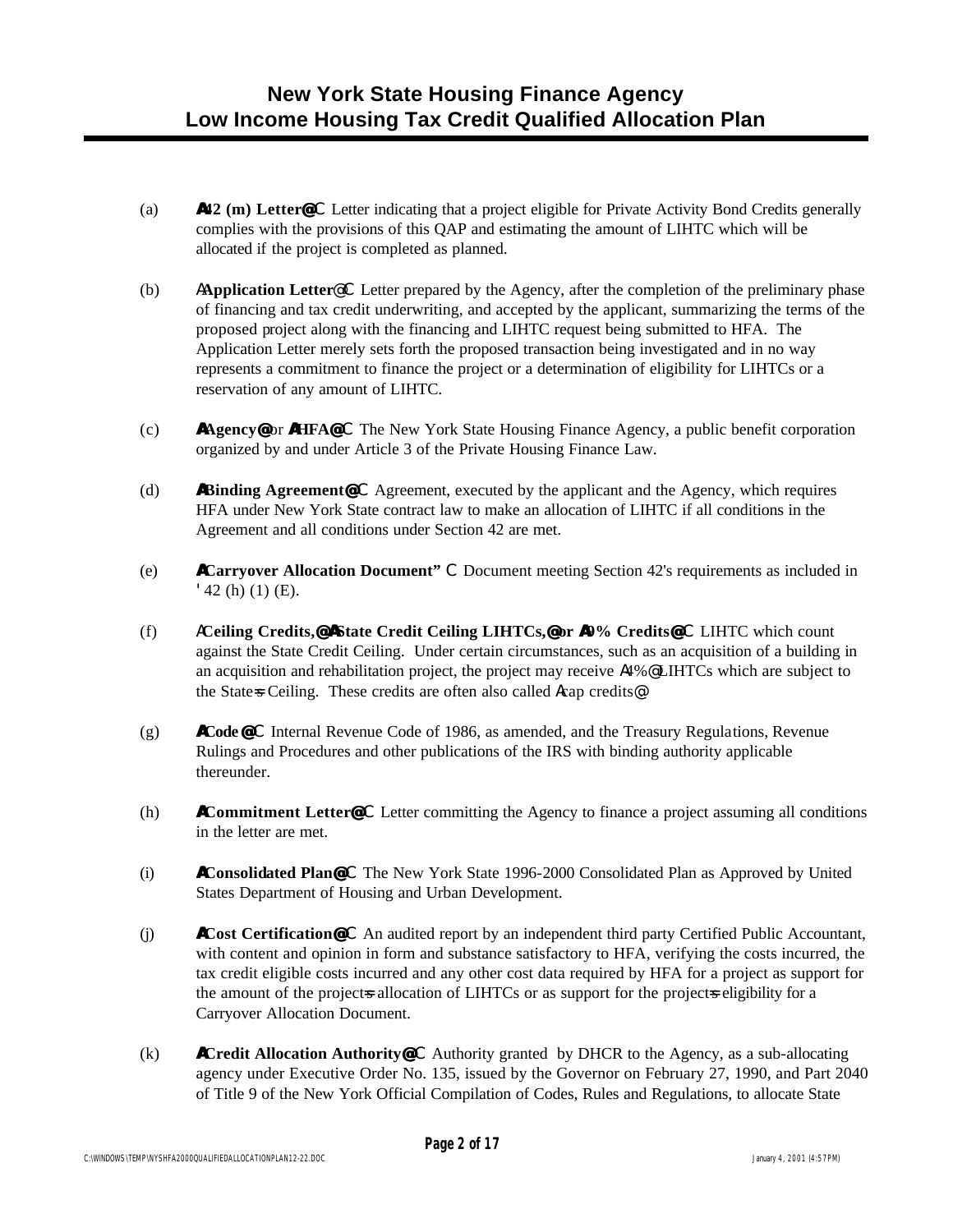Credit Ceiling LIHTCs.

- (l) **ADHCR@** C New York State Division of Housing and Community Renewal.
- (m) **ADue Diligence Reports@** C Appraisals, Market Studies, Environmental Reports and, if required for rehabilitation or preservation projects, Physical Condition Assessments or other engineering reports which are sought by the Agency in connection with the financing and LIHTC allocation for the project.
- (n) A**Feasibility Review@** C A review by the Agency to determine that the proposed project can be financed, completed and operated in compliance with LIHTC regulatory requirements based upon the development cost, financing, rents to be charged, the income and expenses of the project and the market for the units.
- (o) A**IRS@ or AService @** C Internal Revenue Service
- (p) **ALIHTC@** C Low Income Housing Tax Credit, as the meaning of such term is defined in and by Section 42 and other applicable provisions of the Code.
- (q) **ALIHTC Underwriting@** C a review to determine that the proposed or completed project conforms to the requirements of Section 42 and most specifically ' 42 (m) (2).
- (r) **ALow Income Units** $\mathbf{C}$  Units subject to rent restrictions pursuant to '42 (g).
- (s) **AMarket Rate Units@** C Units not subject to rent restrictions pursuant to '42 (g).
- (t) **AMembers@** C the New York State Housing Finance Agency=s membership consisting of the Commissioner of the Division of Housing and Community Renewal, the Director of the Budget, the Commissioner of Taxation and Finance and four Members appointed by the Governor with the advice and consent of the Senate.
- (u) **AMembers= Approval@** C The Members= authorization of a financing structure and/or allocation of LIHTC. This authorization gives the Agencys President and Chief Executive Officer, or his designee, the authority to finance a project and/or make an allocation of LIHTC.
- (v) **"Owner's Certification"** C Sworn statement by the owner of a project, submitted to the Agency at least annually during the compliance period, certifying that, for the preceding 12-month period, various actions were taken, or not taken, as required by the Code and this QAP
- (w) **"Per Unit Eligible Basis Limit"** C \$250,000 per unit. This limit is applicable during calendar year 2000 and shall be adjusted annually to reflect changes in the New York State Index of Construction Costs published annually in reports by the R. S. Means Company or such other indexes of inflation and deflation as the Agency in its discretion may determine to apply.
- (x) A**Phase 1 Application Requirements@** C Package of materials and various forms to be submitted by an applicant in the preliminary phase of financing and tax credit underwriting.
- (y) A**Phase 2 Application Requirements"** C Package of materials and various forms to be submitted by an applicant in the second phase of financing and tax credit underwriting after an Application Letter as been issued and accepted.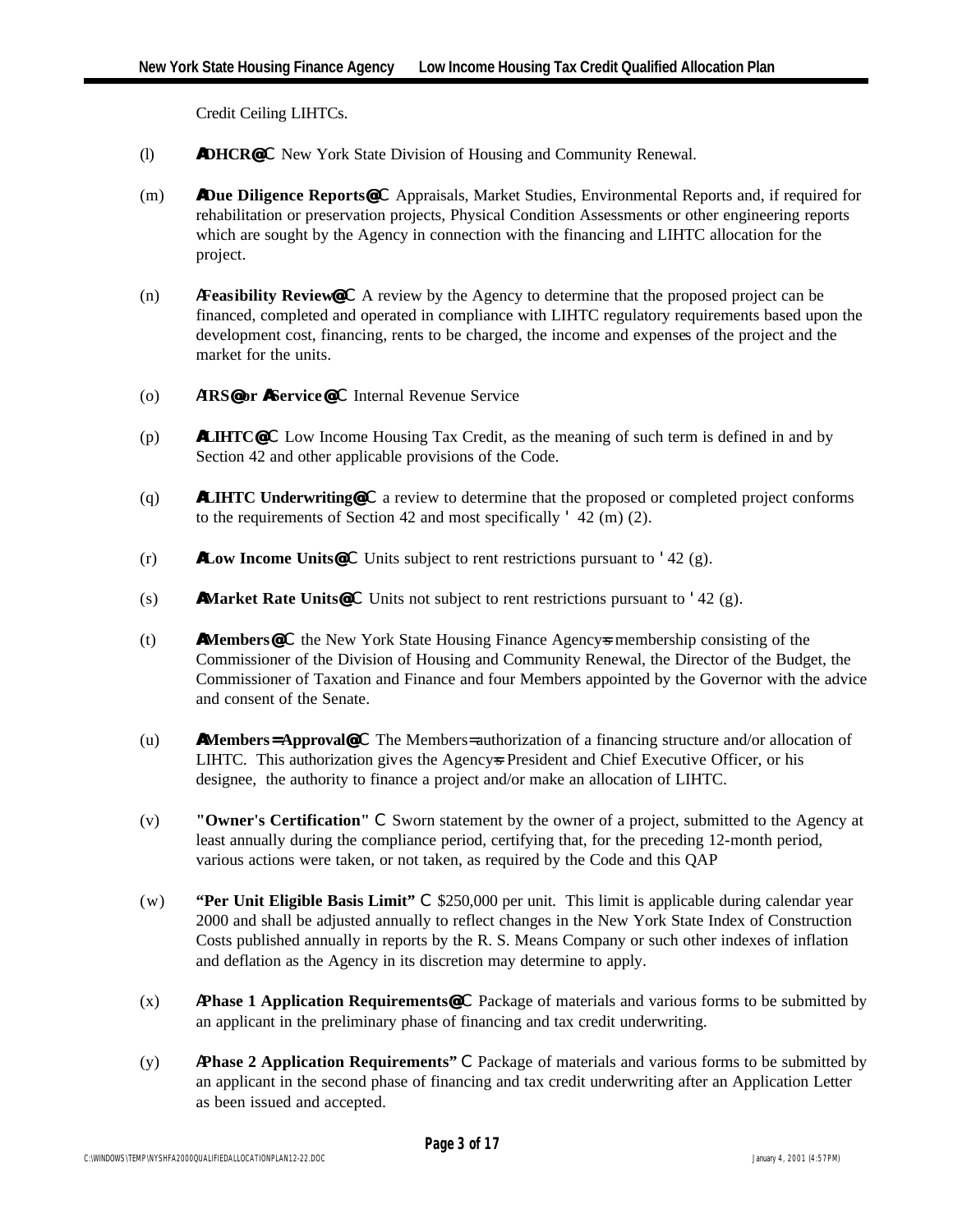- (z) **APlan@** or **AQAP@** C Low Income Housing Tax Credit Qualified Allocation Plan.
- (aa) A**Private Activity Bond Credit,@ or A4% Credit@** C LIHTCs which do not count against the State Credit Ceiling because: (a) 50% or more of the aggregate basis of any building, and the land upon which the building is located, receiving the LIHTC is financed by tax exempt bonds subject to the Private Activity Bond Volume Cap contained in Section 142 of the Code or (b) the LIHTCs are solely based on the portion of the eligible basis of the project receiving the LIHTC which is actually financed by tax exempt bonds subject to the Private Activity Bond Volume Cap contained in Section 142 of the Code. These credits are often called Aas of right credits@.
- (bb) A**Section 42"** C Section of the Code authorizing and governing credits against Federal Income Taxes to promote the creation of affordable rental housing.
- (cc) **AState@** C State of New York
- (dd) **AState Credit Ceiling@** C New York State=s ceiling on the amount of LIHTC which may be issued in a given calendar year. This ceiling consists of Aper capita@ credits, national pool credits and returned credits as provided in Section 42.
- (ee) **ATerm Sheets@** C Descriptions, published from time to time, of the terms and conditions upon which HFA is willing to finance projects under various programs, usually determined by credit enhancement source, and/or type of project or borrower.

## **'' 2188.3 Goals and Needs Assessment**

- (a) The goals and needs assessments which produce the housing priorities contained in this QAP are based on the State-s Consolidated Plan which includes an analysis of the housing needs of New York residents along with the State's housing market and inventory conditions. The strategic plan section of the State=s Consolidated Plan delineates the State's general priorities for assisting low income residents and includes these three housing objectives, which to the extent consistent with the Code, are intended to be implemented by this QAP:
	- (1) Preserve and increase the supply of decent, safe and affordable housing available to all low and moderate income households, and help identify and develop available resources to assist in the development of housing;
	- (2) Improve the ability of low and moderate income New Yorkers to access rental housing and home ownership opportunities; and,
	- (3) Address the shelter, housing, and service needs of the homeless poor and others with special needs.
- (b) While the demographic analysis and statewide market analysis contained in the Consolidated Plan demonstrate a need for more affordable rental housing for all types of low and extremely low income households, the Consolidated Plan also indicates that there are substantially more low and extremely low income elderly rental households with housing problems as opposed to low and extremely low income large family rental households with housing problems. For the purposes of this Plan, low and extremely low income elderly rental households will therefore be considered as a population with special needs.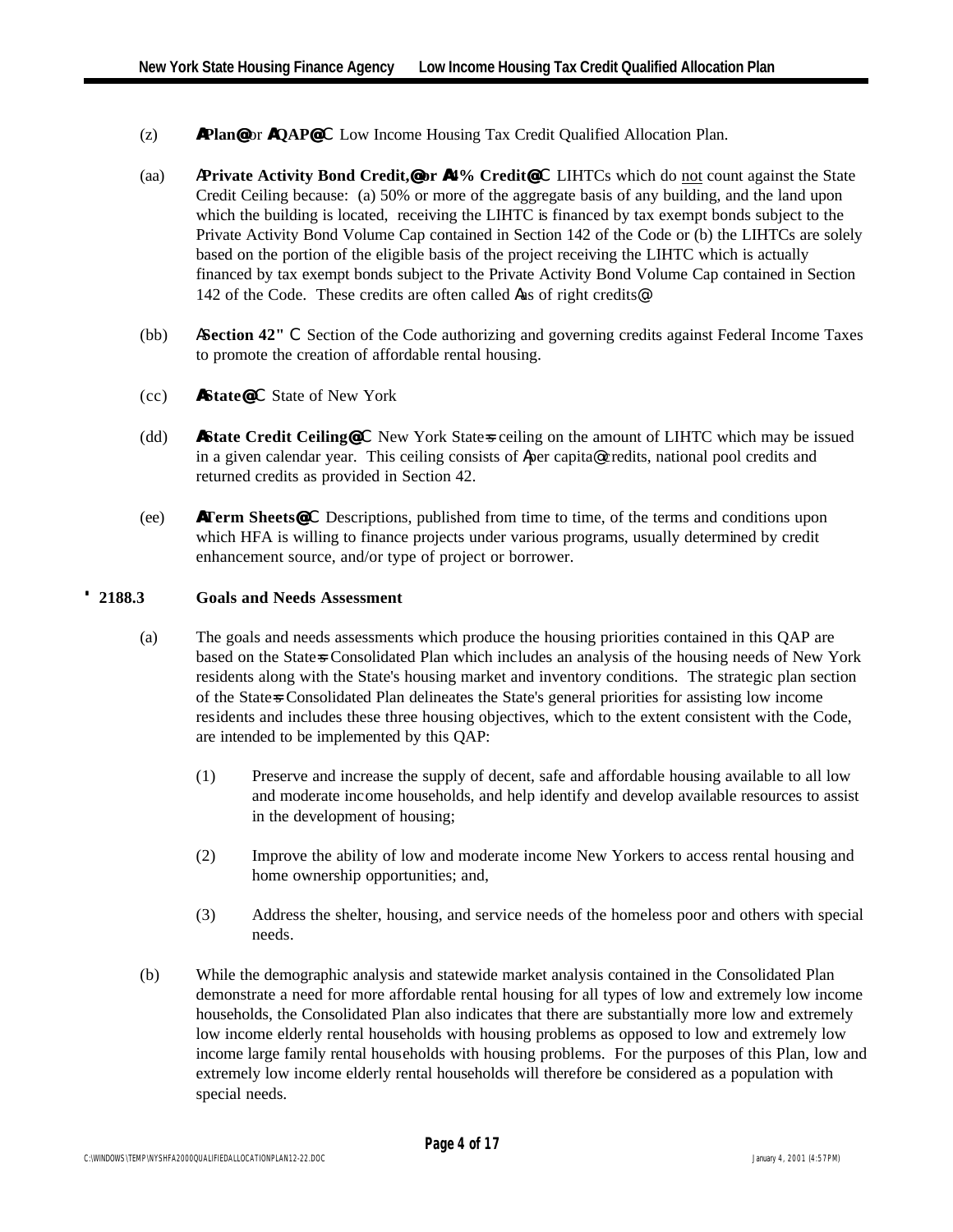#### **'' 2188.4 HFA Allocation Process**.

- (a) Under New York State=s overall tax credit allocation process as it pertains to the HFA, the Agency typically allocates LIHTC only to projects that receive financing from the Agency. Applications for both State Credit Ceiling LIHTCs and Private Activity Bond Credits are therefore only made as part of the Agency's overall financing application process.
- (b) Applications for HFA financing and/or LIHTC through the Agency will be accepted and processed as they are received throughout the year.
- (c) Preliminary underwriting information must be submitted in the form required by the Phase 1 Application Requirements.
- (d) After the Phase 1 Application Requirements have been reviewed, an Application Letter may be issued by the Agency. Upon acceptance by an applicant of the Application Letter, and the payment of an application fee, the Application Letter, along with the Phase 1 Application Requirements, Phase 2 Application Requirements material and the appropriate Due Diligence reports to be obtained by the Agency, will serve as the application for LIHTC from HFA.
- (e) After the Application Letter has been issued and accepted, additional underwriting information must be submitted in the form required by the Phase 2 Application Requirements and the Agency obtains any necessary Due Diligence Reports.
- (f) Upon, or before, completion of the second phase of underwriting and prior to submission to the Members the following actions are taken and reviews are performed:
	- (1) (i) The first of three LIHTC Underwritings and Feasibility Reviews required by  $\text{'}42 \text{ (m)} (2) (C)$  is performed.
		- (ii) If the eligible basis of all the buildings in a project divided by the number of units in a project, prior to any increase for buildings in high cost areas under  $42$  (d) (5) (C), exceeds the Per Unit Eligible Basis Limit, the eligible basis shall be reduced to the maximum eligible basis permitted by the Per Unit Eligible Basis Limit unless the Per Unit Eligible Basis Limit requirement has been waived or is not applicable to the project.
	- (2) All applicants must meet the Threshold Eligibility Requirements listed below.
	- (3) If an applicant for Private Activity Bond Credits meets the Threshold Eligibility Requirements listed below, the application is consistent with this QAP and the application may be considered by the Members for a Members= Approval of an allocation of Private Activity Bond Credits.
	- (4) State Credit Ceiling LIHTC projects are also evaluated pursuant to the Scoring Criteria listed below and ranked against all other State Credit Ceiling LIHTC applicants which have met the Threshold Eligibility Requirements and have not yet received a Members= Approval: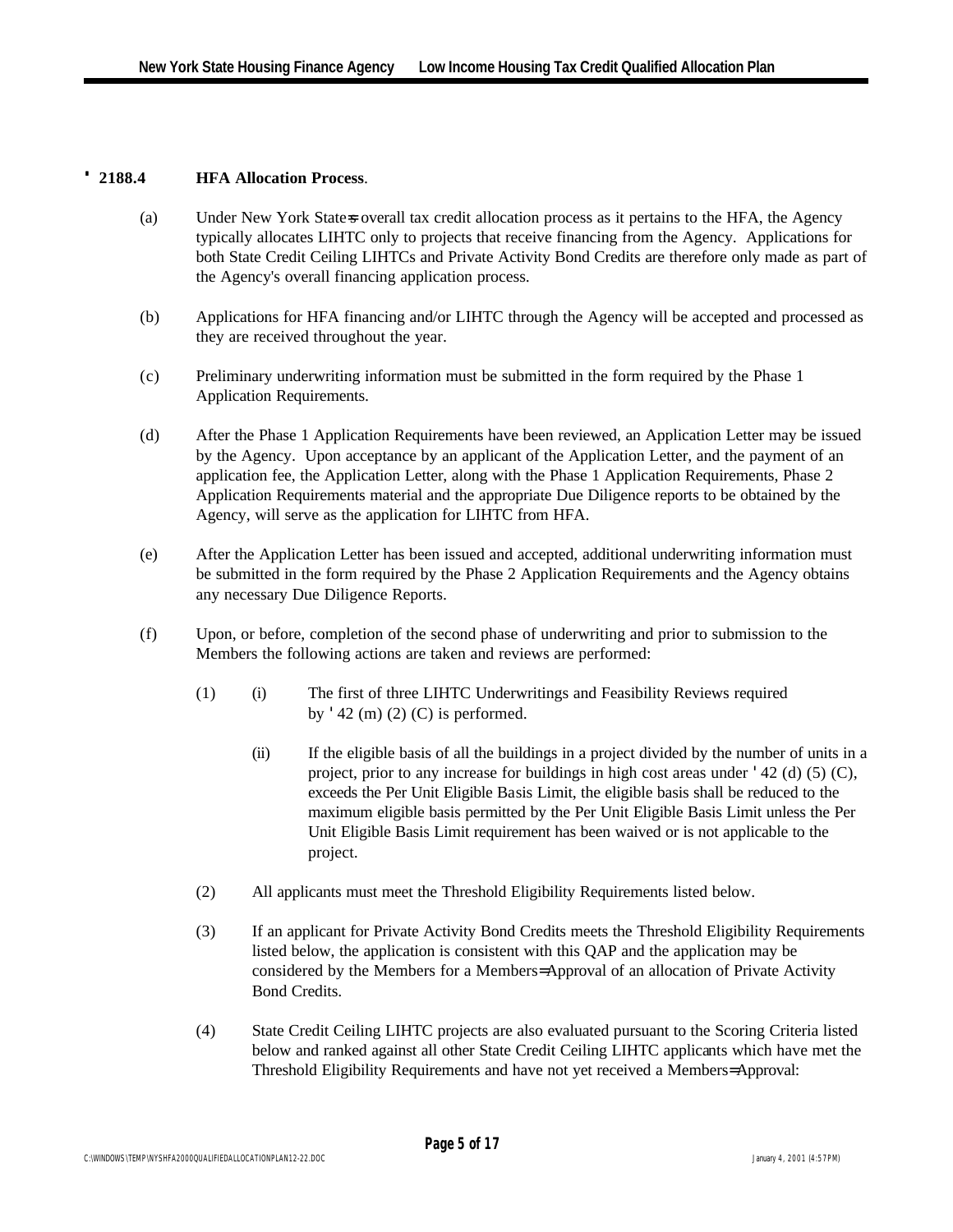- (i) A State Credit Ceiling LIHTC applicant = request generally will only be submitted to the Members for Members= Approval if HFA has unallocated Credit Allocation Authority. The Members, however, reserve the right, in their sole discretion, to consider any State Credit Ceiling LIHTC applicant is request when the Agency does not have unallocated Credit Allocation Authority. Any Members= Approval issued when HFA does not have unallocated Credit Allocation Authority will be contingent upon DHCR making available the requisite Credit Allocation Authority.
- (ii) Applicants shall be submitted to the Members for consideration in the order of their ranking pursuant to the Scoring Criteria.
- (iii) Notwithstanding the Scoring Criteria set forth in this QAP, the Members retain the right to deny any request for an allocation of LIHTC irrespective of its ranking if such request is inconsistent with the housing goals reflected herein and shall have the power to allocate LIHTC to a project irrespective of its ranking, if such intended allocation is: in compliance with the Code; in furtherance of the State's housing goals reflected herein; and determined by the Members to be in the interests of the citizens of the State.
- (iv) A Members= Approval of State Credit Ceiling LIHTC merely represents a reservation of LIHTC and does not obligate the Agency to allocate LIHTC.
- (g) After a project receives a Member=s Approval, and after all relevant requirements in the applicable Term Sheet, Application Letter and Members= Approval are met, the Agency may issue a Commitment Letter. The second LIHTC Underwriting and Feasibility Review required by Section 42 is performed prior to the issuance of the Commitment Letter.
	- (1) If the eligible basis of all the buildings in a project divided by the number of units in a project, prior to any increase for buildings in high cost areas under '42 (d) (5) (C), exceeds the Per Unit Eligible Basis Limit, the eligible basis shall be reduced to the maximum eligible basis permitted by the Per Unit Eligible Basis Limit unless the Per Unit Eligible Basis Limit requirement has been waived or is not applicable to the project.
	- (2) Projects expected to receive Private Activity Bond Credits will receive a 42 (m) Letter when the Commitment Letter is fully executed and the appropriate fee pursuant to the Commitment Letter is paid.
	- (3) Projects which have received a Members= Approval of State Credit Ceiling LIHTCs will be issued a Binding Agreement when the Commitment Letter is issued or would be issued if a project was financed by the Agency. The Binding Agreement must be executed by the applicant and returned to the Agency when the Commitment Letter is fully executed and the appropriate fee pursuant to the Commitment Letter is paid. If a project is not financed by the Agency, the Binding Agreement will incorporate all relevant terms usually contained in a Commitment Letter including the setting of appropriate fees.
- (h) Projects receiving State Credit Ceiling LIHTC must be placed in service during the calendar year of allocation or obtain a Carryover Allocation Document.
	- (1) The Cost Certification required to obtain a Carryover Allocation Document must be in form and substance acceptable to the Agency.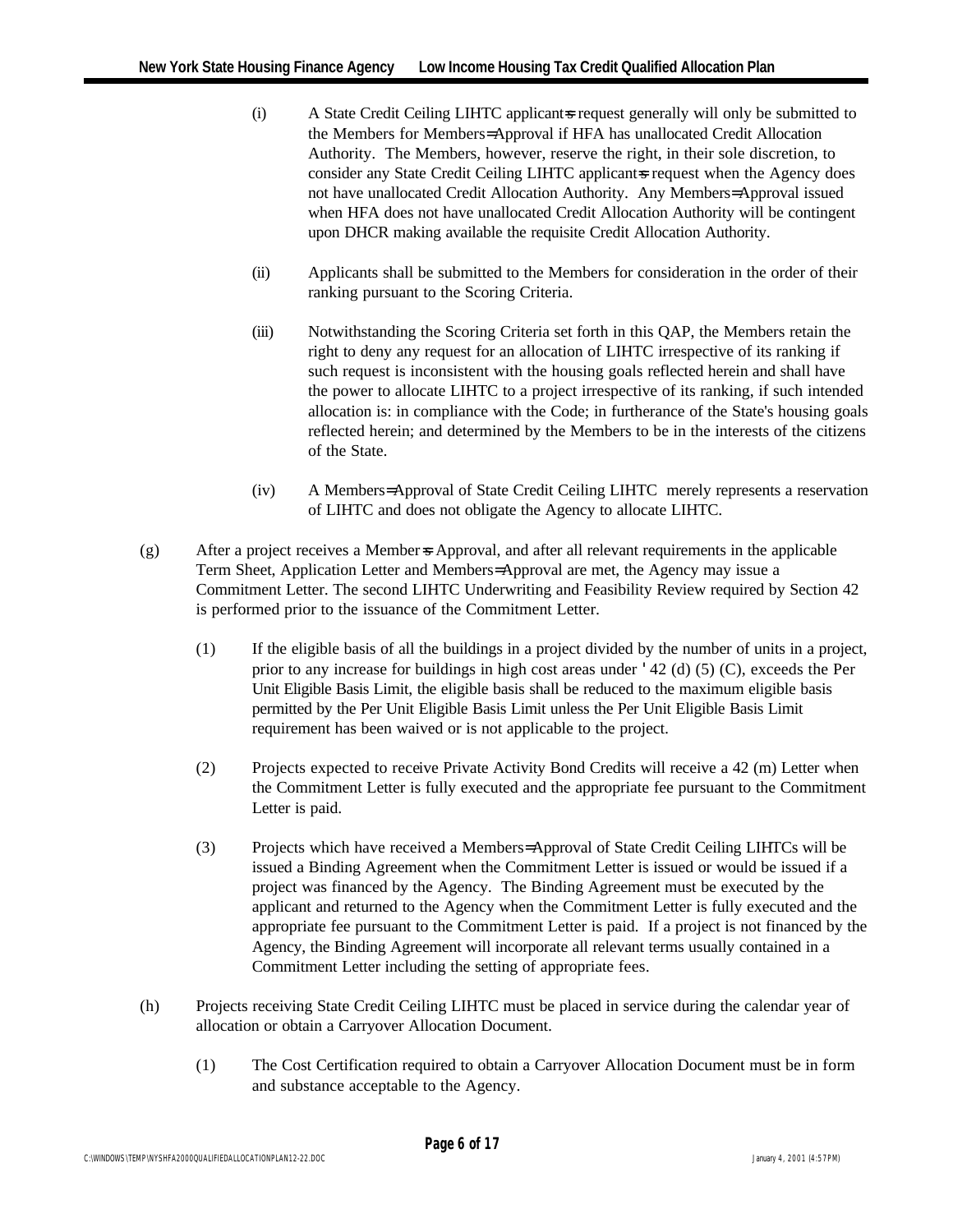- (2) The Cost Certification must be filed with the Agency by the later of the date which is 5 months after the date that the allocation was made or October 15 of the calendar year of allocation, unless the Agency grants an extension of time to file this Cost Certification.
- (i) The third and final LIHTC underwriting and Feasibility Review required by Section 42 is performed prior to the issuance of the IRS Form or Forms 8609, Low Income Housing Credit Allocation Certification.
	- (1) All projects must provide the Agency with Certificates of Occupancy or Temporary Certificates of Occupancy as they are issued.
	- (2) The third and final LIHTC underwriting and Feasibility Review must be based on a final Cost Certification satisfactory to the Agency in form and substance and in all ways in compliance with Section 42.
	- (3) The final Cost Certification must be filed with the Agency within 120 days after the end of the first year of the credit period for the building within a project with the latest credit period. The Agency may extend this period in its sole discretion.
	- (4) Form or Forms IRS 8609 formally allocating any LIHTC will not be issued until after the third and final LIHTC underwriting and Feasibility Review, based on a final Cost Certification satisfactory to the Agency in form and substance and in all ways in compliance with Section 42, are completed.
	- (5) If the eligible basis of all the buildings in a project divided by the number of units in a project, prior to any increase for buildings in high cost areas under '42 (d) (5) (C), exceeds the Per Unit Eligible Basis Limit, the eligible basis shall be reduced to the maximum eligible basis permitted by the Per Unit Eligible Basis Limit unless the Per Unit Eligible Basis Limit requirement has been waived or is not applicable to the project.

## **'' 2188.5 Threshold Requirements for LIHTC Allocation**.

At each stage of processing, applications will be subject to a threshold eligibility review, which will include, but not necessarily be limited to, whether the project meets the following minimum requirements:

- (a) The applicant is willing to enter into a regulatory agreement with HFA requiring the project to conform to the income, occupancy and rent restrictions of Section 42.
- (b) The applicant is willing to enter into a regulatory agreement with HFA for extended low income use of the project with a minimum extended use period, ending no earlier than thirty (30) years after the project is placed in service, that is in conformance with the requirements of Section 42.
- (c) The applicant agrees to comply with all applicable Federal and State Fair Housing Laws and Regulations and not to engage in any illegal discriminatory conduct including discriminating against Section 8 voucher tenants.
- (d) The project receives an acceptable Financial Feasibility Review and underwrites in accordance with the applicable HFA Underwriting criteria including meeting any criteria limiting costs, fees or expenses contained in the relevant Term Sheet.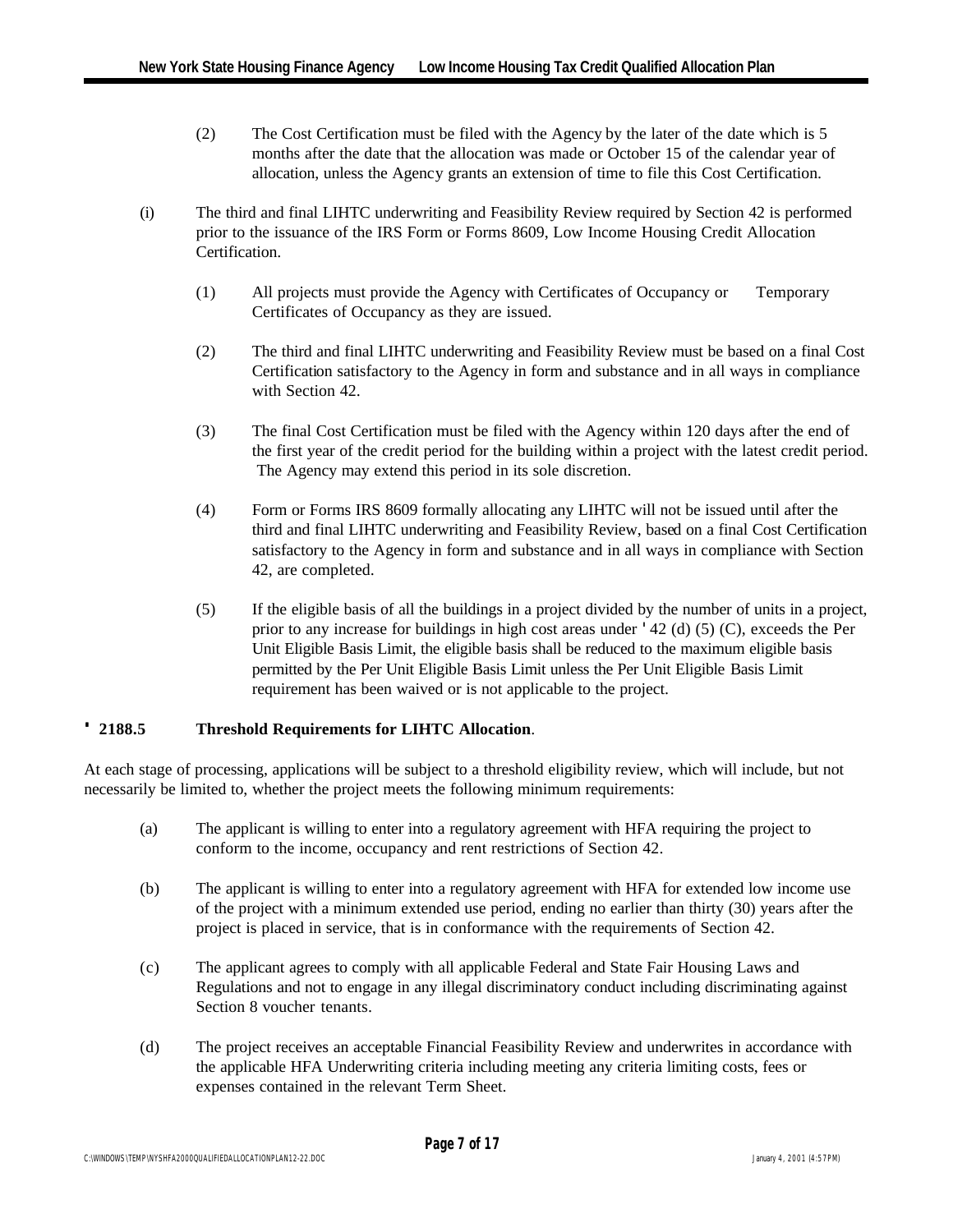- (1) If a project is being bond financed by HFA, the Financial Feasibility Review will be conducted using the standards in the Term Sheet for the program the project is being financed under.
- (2) Otherwise the Financial Feasibility Review will be conducted using the standards in the most reasonably applicable Term Sheet published by the Agency.
- (e) The eligible basis of all the buildings in a project divided by the number of units in a project, prior to any increase for buildings in high cost areas under  $42$  (d) (5) (C), in the applicant's request for LIHTC and/or in any Cost Certifications to support the allocation of such LIHTC, does not exceed the Per Unit Eligible Basis Limit or the eligible basis has been reduced to the maximum eligible basis permitted by the Per Unit Eligible Basis Limit under  $2188.4(f)(1)(ii)$ , (g)(1) and (i)(5) above. This requirement will apply to all projects receiving an Application Letter after January 1, 2001 and may be waived by the Members if the Members make a finding that it is in the public interest to recognize a greater amount of eligible basis per unit.
- (f) The project is of the appropriate type (new construction, substantial rehabilitation, moderate rehabilitation and/or acquisition) and design needed to address the housing needs in the area where project is located.
- (g) The size of the units in the proposed project must be appropriate for the type of occupancy proposed.
- (h) The applicant has site control, consistent with the Code, for the project real estate through a lease, option, purchase contract or deed.
- (i) All local governmental approvals required to construct and operate the project have been obtained or the applicant demonstrates that the project can obtain all necessary governmental approvals.
- (j) The project applicant has successfully developed and operated projects comparable to the proposed project and/or has, or will obtain, the capacity and experience to undertake, complete and operate the proposed project.
- (k) The Agency has completed an acceptable credit and background review of the project developer, owner and/or manager and their principals.
- (l) The project developer, owner and/or manager and their principals does not include anyone who has participated in a state assisted capital project, with HFA, DHCR or any other state entity, that has been determined to be out of compliance with statutes, rules, regulations, policies or agreements and has not been corrected or otherwise resolved as determined by the supervising agency.
- (m) HFA=s Due Diligence Reports include an Appraisal and/or Market Study from a licensed third party appraiser or market study consultant selected by the Agency, which is satisfactory in HFA=s sole judgement concerning the demand for the units to be constructed, the value of the proposed project and any other matters or issues addressed in the Due Diligence Reports.
- (n) If the project developer, owner and/or manager and/or their principals have had any prior involvement with HFA, there are no unresolved LIHTC compliance or other compliance issues with the Agency.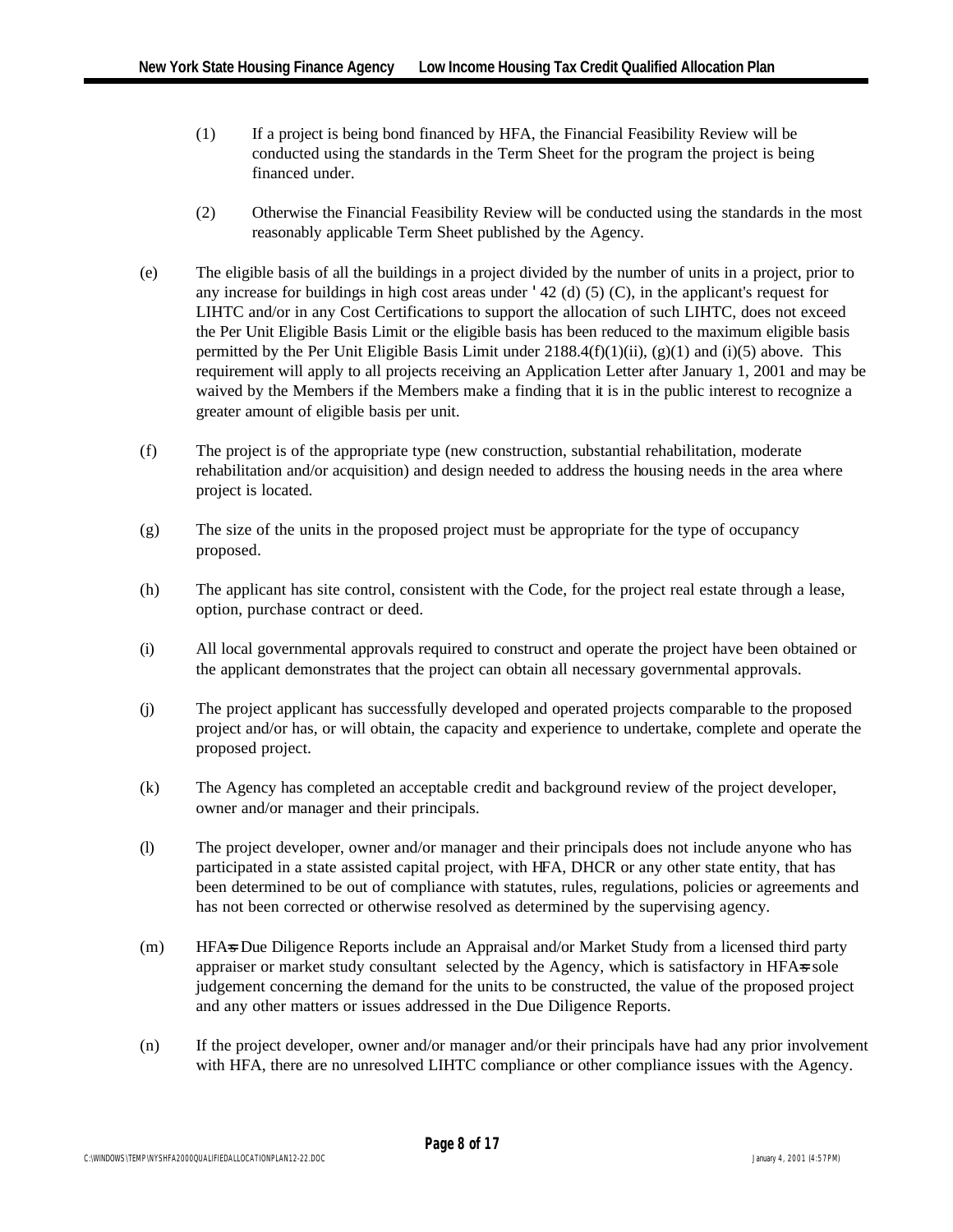- (o) If the project developer, owner and/or manager and/or their principals have had any prior involvement with any state agency financing housing, there are no outstanding defaults or compliance problems which have not been resolved to the satisfaction of the agency involved.
- (p) Projects which contain both Low Income and Market Rate Units must comply with the Agency=s Proportionality and Distribution Policy unless such compliance is waived by HFA.
	- (1) The Agency=s Proportionality and Distribution Policy provides that Low Income Units must be comparable to Market Rate Units; the Low Income Units must be acceptably distributed through all unit types and all floors and/or buildings in the project; and no floor and/or building should contain an undue concentration of Low Income Units.
	- (2) The average quality standard must be the same for the Low Income Units as for the Market Rate Units unless the Agency approves additional or modified amenities which cause the Market Rate Units to be above the average quality standard of the Low Income Units.
	- (3) If the Market Rate Units are above the average quality standard of the Low Income Units, the project is subject to the provisions of '42 (d) (3) which reduces eligible basis where there are disproportionate standards for units and the applicant must advise the Agency, and any Cost Certification must certify, if the cost on a per square foot basis for the Market Rate Units is no more than 15% more than the cost for the Low Income Units and therefore meets the requirements of  $\text{'}42$  (d) (3) (B) (i) (I) and is, or will be, excluded from basis pursuant to  $'42$  (d) (3) (B) (i) (II).

## **'' 2188.6 Scoring Criteria for State Credit Ceiling LIHTC Allocation**.

All projects applying for a State Credit Ceiling LIHTC Allocation shall be evaluated in accordance with the following scoring criteria (maximum of 100 points):

- (a) Project Location (maximum of 5 points):
	- (1) The project fosters the geographic dispersion of low income housing, by siting Low Income Units in an area with few such units.
	- (2) The project location is suitable for the intended low income tenant population. Depending on the intended population (elderly, families with children etc.), this criterion requires the evaluation of the proximity of schools, medical and recreational facilities, employment opportunities, appropriate social services, mass transit, etc.
	- (3) The project site is appropriate for the planned development and will not require extraordinary sitework or infrastructure development.
- (b) Housing Needs Characteristics (maximum of 5 points):
	- (1) The project satisfies a demonstrated need and demand in the market area for the number and size of units and the mix of Low Income Units and Market Rate Units.
	- (2) The project has support from state or local officials or community groups. Local support may be demonstrated by the award of a locally administered grant, subsidy or tax abatement, by reference to a formally adopted local development plan, or by statements submitted by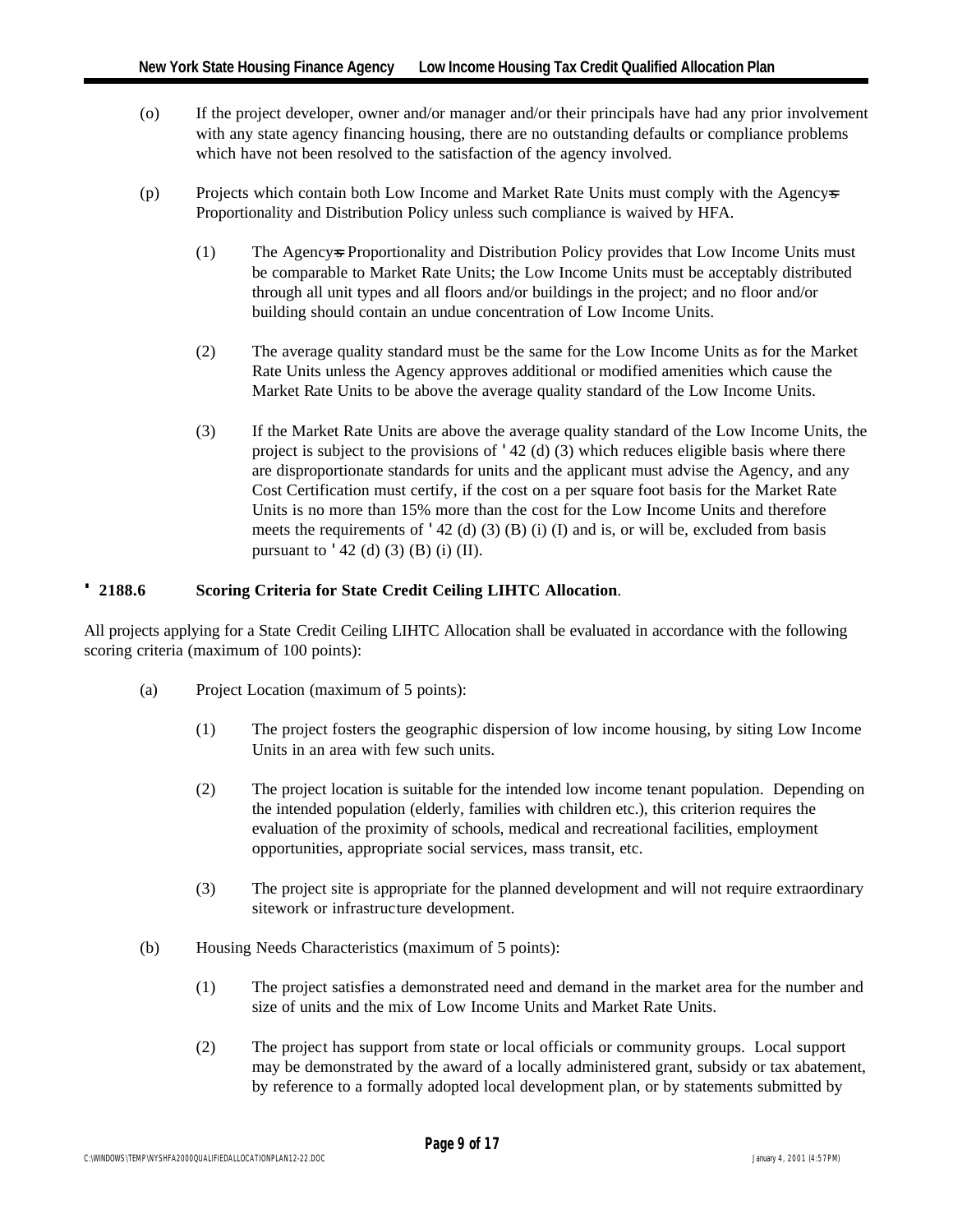local officials or leaders of community groups. State support may be demonstrated by statements, actions or awards of DHCR or any other State housing agency.

(c) Project Characteristics (maximum of 10 points):

(1) The project promotes the economic integration of tenants, by providing units at a variety of sizes and rents.

- (2) The project provides social services suitable for the intended tenant population (e.g., employment counseling, subsidized day care, etc.).
- (3) The project provides appropriate facilities for residents (e.g., community rooms, children's play areas, etc.).
- (4) The project's design and engineering will minimize maintenance and operating costs over the useful life of the project.
- (5) The project includes the use of existing housing as part of a community revitalization plan.
- (d) Sponsor Characteristics (maximum of 10 points):
	- (1) The sponsor and the development team have a track record in developing housing of the type and scale proposed.
	- (2) The development team includes one or more State certified minority business enterprises or women owned business enterprises.
- (e) The project is intended to serve a population of individuals with children (maximum of 5 points).
- (f) The project is intended for eventual tenant ownership ( maximum of 5 points).
- (g) Tenant Populations with Special Housing Needs (maximum of 10 points):
	- (1) The project provides a significant amount of housing, at least 20% of the Low Income Units, for populations with special housing needs such as the elderly or the homeless.
	- (2) The project provides handicapped adaptable units above the minimum required by the Americans with Disabilities Act and/or any other applicable statute, ordinance or regulation.
- (h) The project's marketing plan includes outreach to persons on public housing waiting lists. (maximum of 5 points).
- (i) Serving the Lowest Income Tenants (maximum of 10 points):
	- (1) The project provides housing for a higher percentage of Low Income Units than required by Section 42's minimum low income set aside.
	- (2) The project provides housing to a lower income population than required by Section 42's minimum low income set aside.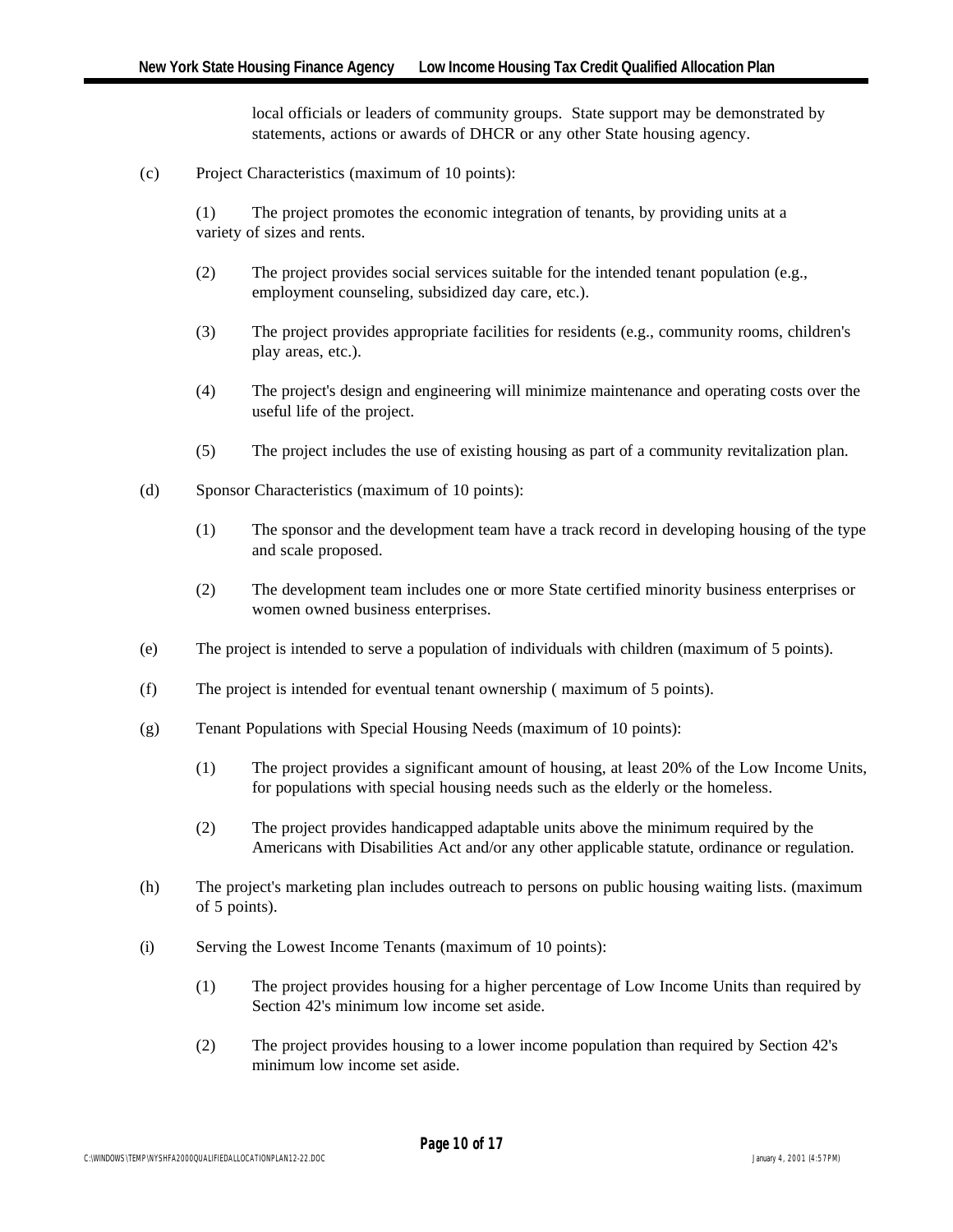- (j) The applicant agrees to extend the period of low income use beyond the minimum required by Section 42. (maximum of 10 points).
- (k) The projects is located in a qualified census tract and the development of the project contributes to a concerted community revitalization plan (maximum of 10 points).
- (l) The applicant agrees to agrees to waive the right under  $42(h)(6)(E)(I)(II)$  to terminate the "extended" use period" (as defined in  $\text{42(h)(6)(D)}$ ) if the Agency is unable to present the project owner with a "qualified contract" (as defined in  $\text{'}42(h)(6)(F)$ ) (maximum of 15 points).

#### **'' 2188.7 Procedures for Monitoring of Projects.**

- (a) With respect to each project to which the Agency has allocated or allowed LIHTC, the owner of the project shall be required to execute a Regulatory Agreement, which outlines the program requirements. The Regulatory Agreement will be recorded as a restrictive covenant binding all subsequent owners and managing agents of the project.
- (b) Section  $42(m)(1)(b)(iii)$  of the Code mandates that state housing credit agencies monitor all placed in service tax credit developments for compliance with the provision of Section 42. The Code also mandates that the state housing credit agencies notify the Internal Revenue Service of any instance of noncompliance through the issuance of form 8823. Although the Agency is responsible for monitoring the owners compliance with the Code, it is expressly understood that this responsibility does not and will not make the Agency liable in any manner whatsoever for any noncompliance by the owner.
- (c) Monitoring Fees:
	- (1) A reasonable annual monitoring fee will be charged by the Agency and will vary depending on the type and size of the project.
	- (2) The monitoring fee for any project financed by HFA shall be included in the Agency snormal financing servicing fee for the applicable financing program as specified in the appropriate financing documents.
	- (3) If HFA does not provide permanent financing to a project for which it allocates LIHTC, or if the permanent financing of a project is prepaid, or the Agency otherwise is no longer entitled to a fee for servicing such financing, the Agency shall charge a monitoring fee based on the Agencys estimate of the costs associated with monitoring the project.
- (d) Required Staff Training.
	- (1) The Agency mandates applicants to require staff administering any project which may receive an allocation of LIHTC to complete a training seminar on Low Income Housing Tax Credit compliance before the project is placed in service.
	- (2) All project management plans must include a requirement that appropriate staff administering any project containing Low Income Units shall receive training at the commencement of employment, if necessary, and periodic refresher training in LIHTC compliance.
- (e) Recordkeeping and Record Retention.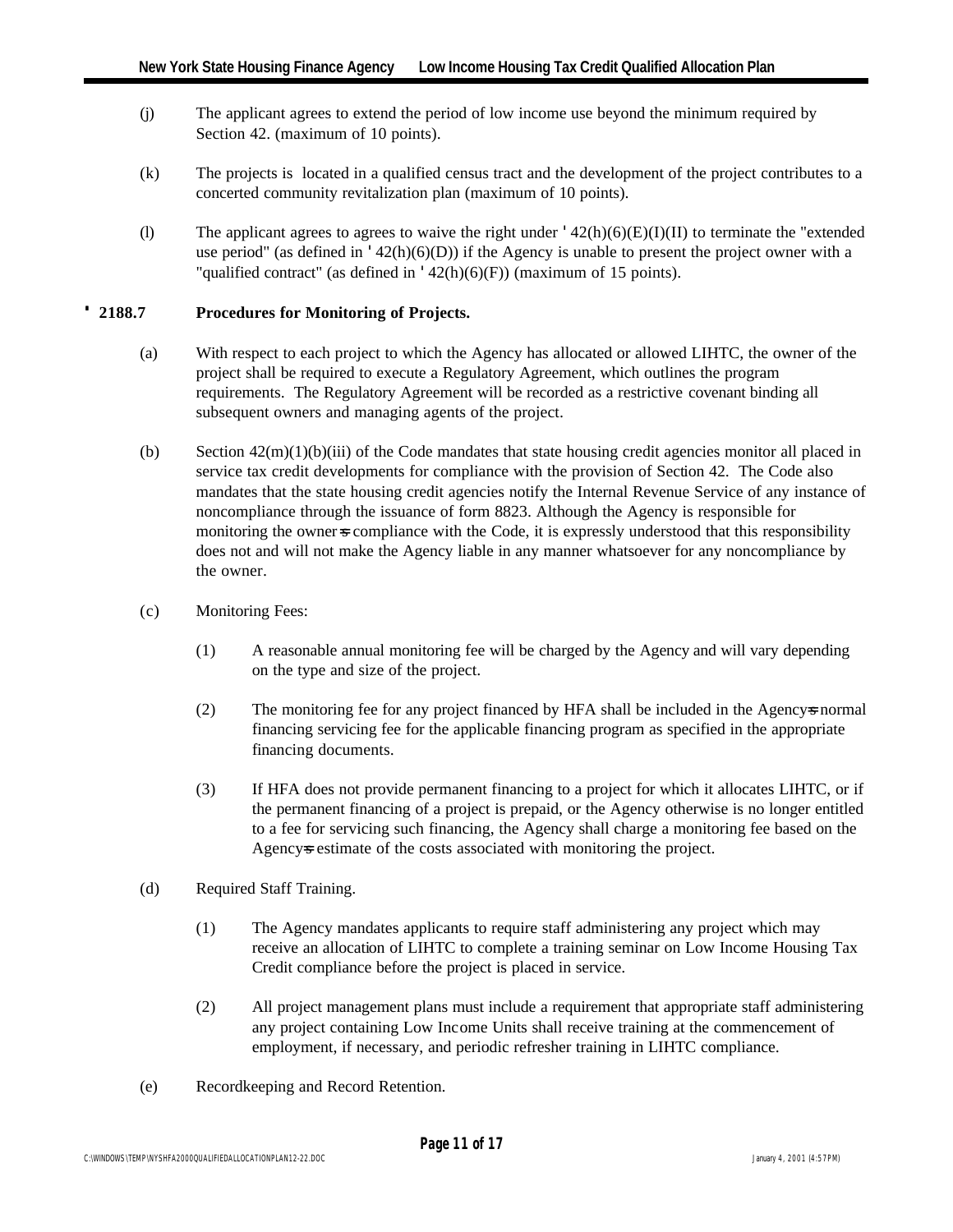- (1) Recordkeeping. The Regulatory Agreement shall provide that the owner of the project is required to keep records for each building with respect to which LIHTC has been allocated or allowed that show for each year in the "compliance period" (as defined in Code Section  $42(I)(1)$ :
	- (i) The total number of residential rental units in each building (including the number of bedrooms and the size in square feet of each residential rental unit);
	- (ii) The percentage of residential rental units in each building that are Low Income Units (as defined in Code Section  $42(I)(3)$ ):
	- (iii) The rent charged on each residential rental unit in each building (including any utility allowances);
	- (iv) The Low Income Units vacancies in each building and information that shows when, and to whom, the next such available units were rented;
	- (v) The annual income certification and recertification of each tenant of a Low Income Unit in the project if a waiver has not been granted under 2188.7 (h) below;
	- (vi) Documentation to support the income certification and recertification made by each tenant of a "Low Income Unit" (for example, a copy of the tenant's federal income tax return, Forms W-2, or verifications of income from third parties such as employers or state agencies paying unemployment compensation), in accordance with Section  $1.42-5(b)(1)(vii)$  of the Income Tax Regulations;
	- (vii) The "eligible basis" (as defined in Code Section 42(d)) and the "qualified basis" (as defined in Code Section 42(c)) of each building, at the end of the first year of the "credit period" (as defined in Code Section  $42(f)(1)$ ), the placed in service date of each building, the applicable fraction chart for each building, list of services and amenities offered to all residential tenants with corresponding fee charges, if any, and a copy of the IRS form 8609;
	- (viii) The character and use of the nonresidential portion of the building included in the building's "eligible basis@; and
	- (ix) Such other information as the Agency may reasonably request from time to time.
- (2) Record Retention. The Regulatory Agreement shall provide that the owner of the project shall retain the foregoing records for at least six years after the due date (including any extensions for any filings required to be made by the Owner with the Internal Revenue Service or its successor agency) for that year, except that the records for the first year of the Acredit period@ shall be retained for at least six (6) years after the due date (including any extensions for any filings required to be made by the Owner with the Internal Revenue Service or its successor agency) for the last year of the Acompliance period.@
- (3) Inspection Record Retention. The Regulatory Agreement shall provide that the owner of the project shall retain the original local health, safety, or building code violation reports or notices that were issued by the State or local government unit responsible for making local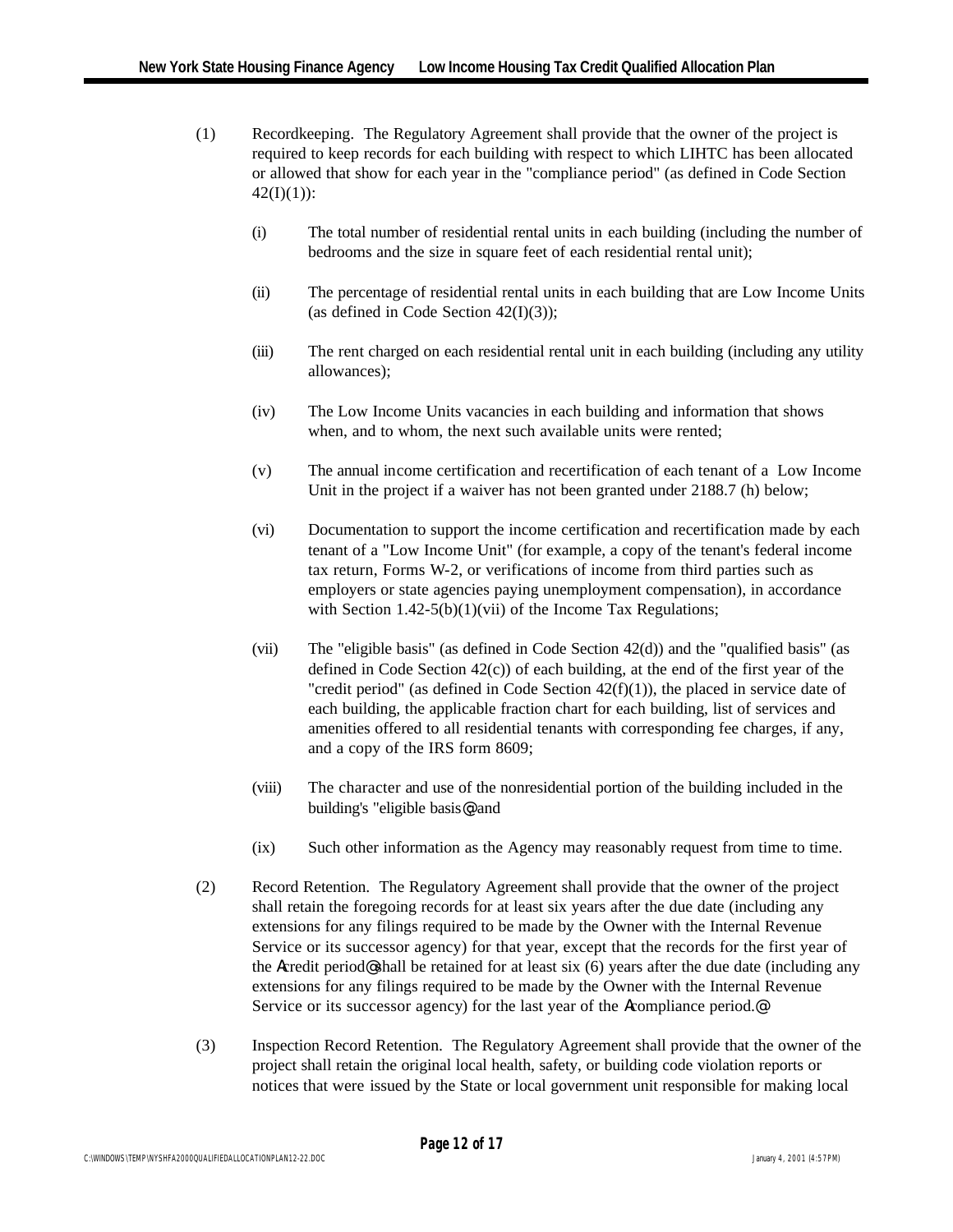health, safety, or building code inspections for the Agency's inspection under 2188.7 (i) below. Retention of the original violation reports or notices is required until the later of when the Agency reviews the violation reports or notices and completes its inspection under 2188.7(i) below or when the violation is corrected.

- (f) Certification, Inspection and Review.
	- (1) Certification. The Regulatory Agreement shall provide that the owner of the project must certify, in a sworn statement (the "Owner's Certification"), at least annually during the "compliance period" to the Agency, that, for the preceding 12-month period:
	- (2) The project meets the requirements of:
		- (i) The 20-50 test under Code Section  $42(g)(1)(A)$ , the 40-60 test under Code Section  $42(g)(1)(B)$ or the 25-60 test under Code Section  $42(g)(4)$  and  $142(d)(6)$  for New York City, whichever minimum set-aside test was elected for the project; and
		- (ii) If applicable to the project, the 15-40 test under  $\binom{42(g)(4)}{4}$  and  $\binom{142(d)(4)(B)}{4}$  for "deep rent skewed" projects.
	- (3) There was no change in the "applicable fraction" (as defined in Code Section  $42(c)(1)(B)$ ) of any building in the project, or that there was a change, and a description of the change.
	- (4) The owner has received an annual income certification from each tenant of a Low Income Unit and documentation to support that certification, or, in case of a tenant receiving Section 8 housing assistance payments, a statement from a public housing authority described in paragraph  $(b)(1)(vi)$  of 26 CFR Section 1.42-5, if a waiver has not been granted pursuant to 2188.7(h) below.
	- (5) Each Low Income Units in the project is rent restricted within the meaning of  $\frac{42(g)(2)}{g}$ ;
	- (6) All units in the project are and have been for use by the general public and used on a nontransient basis (except for transitional housing for the homeless provided under Code Section  $42(I)(3)(B)(iii)$ ;
	- (7) Each building in the project is and has been suitable for occupancy, in compliance with all applicable local health, safety, and building codes and the State or local government unit responsible for making local health, safety, or building code inspections did not issue a violation report for any building or low-income unit in the project. If a violation report or notice was issued by the governmental unit, the owner must either attach a statement describing the nature of the violation(s) or a copy of each violation report to the Owner=s Certification. The owner must also indicate whether the violation has been corrected.
	- (8) There has been no change in the "eligible basis" of any building in the project or, if there has been a change, the nature of the change;
	- (9) All tenant facilities included in the "eligible basis" of any building in the project, such as swimming pools, other recreational facilities, and parking areas, are provided on a comparable basis without charge to all tenants in the building;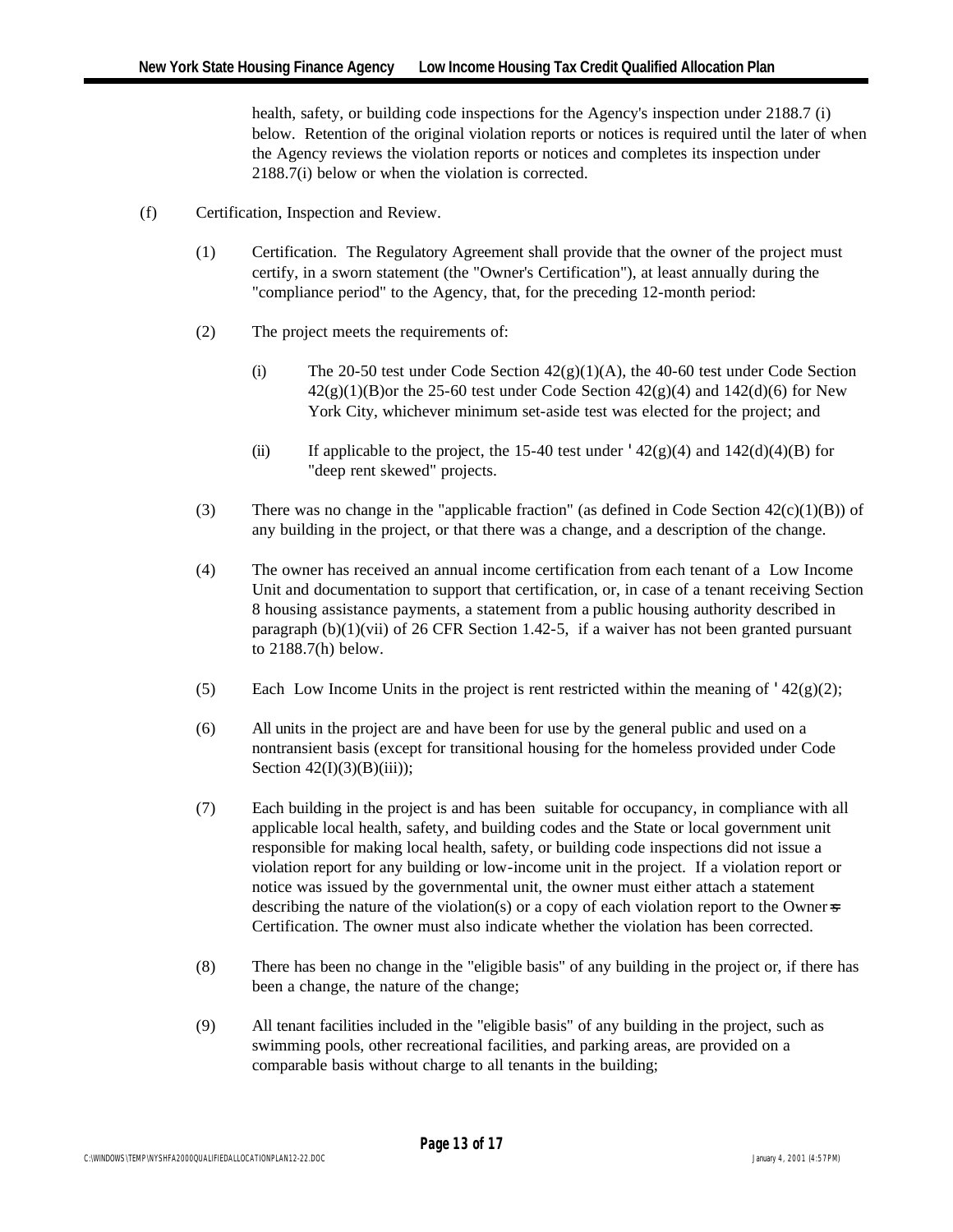- (10) If and when a Low Income Unit in the building became vacant during the year, reasonable attempts were or are being made to rent that unit or the next available unit of comparable or smaller size to a tenant having a qualifying income before any units in the building were or will be rented to tenants not having a qualifying income; except, in the case of a deep rent skewed project, if and when a Low Income Unit in the building became vacant during the year, reasonable attempts were or are being made to rent that unit or the next available Low Income Unit in the building to a tenant having a qualifying income before any Low Income Units in the building were or will be rented to tenants not having a qualifying income.
- (11) If the income of the tenant of a Low Income Unit in the building increased above 140% of the applicable income limitation elected pursuant to Section  $42(g)(1)$ , then, pursuant to Section  $42(g)(2)(D)(ii)$ , the next available unit of comparable or smaller size in the building was or will be rented to a tenant having a qualifying income; except that in the case of a deep rent skewed project, if the income of a tenant of a Low Income Unit increased above 170% of the income limitation applicable to the project pursuant to the election made under Section  $42(g)(1)$ , then the provisions of Section  $42(g)(2)(D)((ii)$  with respect to the occupation of any Low Income Unit in the building by a new resident were or will be applied;
- (12) An "extended low income housing commitment" as defined in Code Section 42(h)(6), was in effect (for buildings subject to Section  $7108(c)(1)$  of the Revenue Reconciliation Act of 1989) which includes the requirement that the owner cannot refuse to lease a unit in the project to an applicant because the applicant holds a voucher or certificate of eligibility under Section 8 of the United States Housing Act of 1937.
- (13) The project is in compliance with the Code, including any Treasury Regulations, this QAP, all other applicable laws, rules and regulations and, if applicable, with the HFA Regulatory Agreement;
- (14) If applicable, the owner received its credit allocation from the portion of the state ceiling setaside for the project involving Aqualified non profit organizations@ under Section  $42(h)(5)$  of the Code and its= non profit entity materially participated in the operation of the development within the meaning of Section 469(h) of the Code.
- (15) The owner has not refused to lease a unit in the project to any holder of a voucher or certificate of eligibility under Section 8 of the United States Housing Act of 1937 because of the status of the prospective tenant as such a holder.
- (16) There has been no finding of discrimination under the Fair Housing Act, 42 U.S.C. 3601-3619, against the project. A finding of discrimination includes an adverse final decision by the Secretary of the Department of Housing and Urban Development (HUD), 24 CFR 180.680, an adverse final decision by a substantially equivalent state or local fair housing agency, 42 U.S.C. 3616a(a)(1), or an adverse judgment from a federal court.
- (g) All Owner's Certifications shall be reviewed for compliance with the requirements of Section 42 and retained by the Agency for not less than three years from the end of the calendar year in which the Agency receives the certifications.
- (h) Waiver of Annual Tenant Income Recertification Requirement. Under ' 42 (g)(8)(B), owners of projects in which 100% of the residential rental units are LIHTC qualified Low Income Units may apply to IRS for a waiver of the annual income recertification requirement. (Procedures for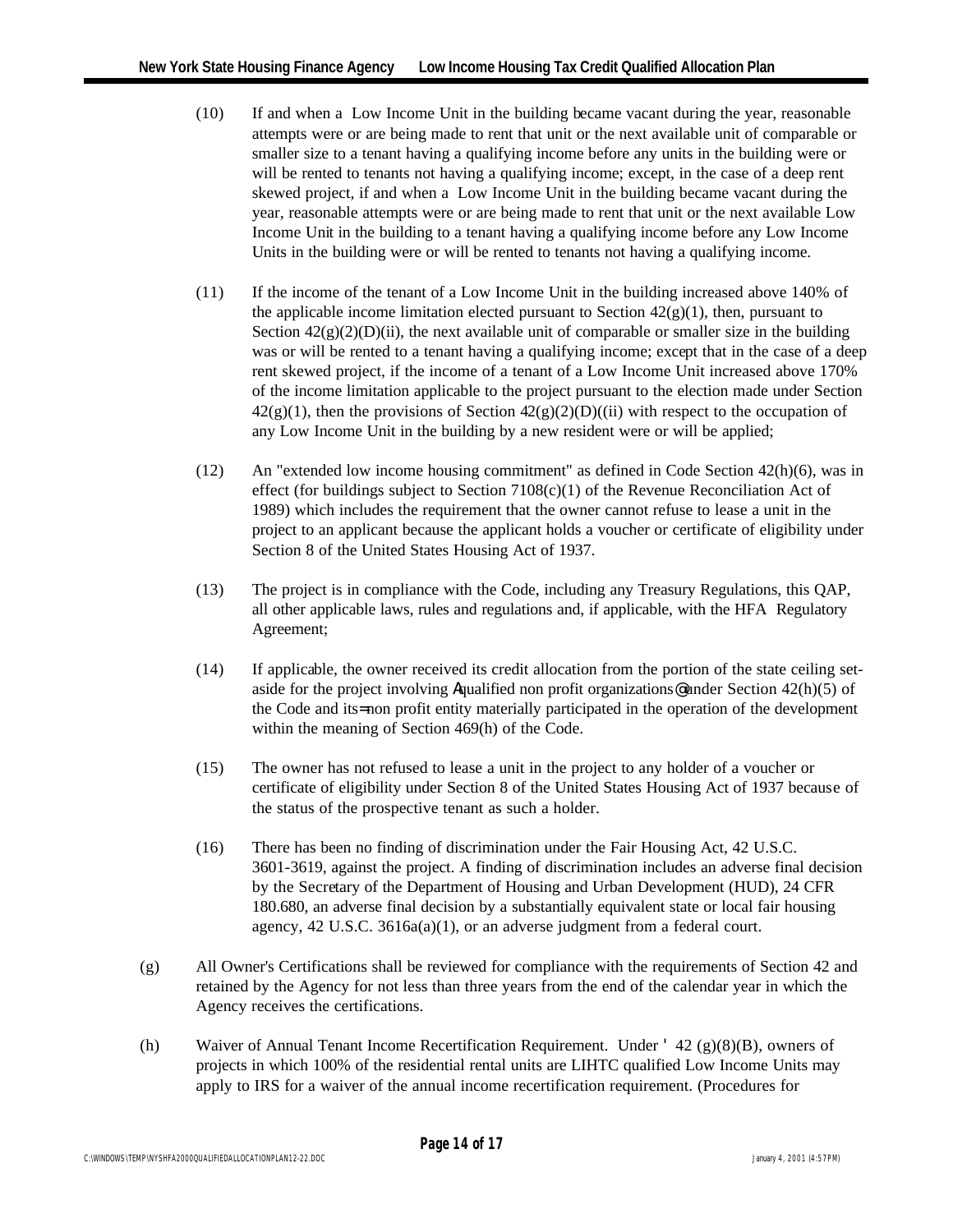requesting such a waiver are specified in Revenue Procedure 94-64.)

- (1) Requirements Waived. An owner who obtains a waiver from the Service for its 100% low income project is no longer required to:
	- (i) Keep records that show an annual income recertification of all low income tenants (as long as each low income tenant has previously had its income verified, documented and certified upon initial occupancy);
	- (ii) Maintain documentation to support annual income recertifications; and
	- (iii) Certify to HFA that it has received this information.
	- (iv) All other Recordkeeping and Owner's Certification requirements described above will remain in effect, whether or not the owner obtains a waiver.
- (2) Evidence of Waiver. An owner who obtains a waiver from the Service must provide satisfactory written evidence to HFA that such waiver has been approved by the Service, before HFA will exempt the owner from the compliance requirements stated in this plan. Such written evidence shall be submitted as part of the Owner's Certification to HFA.
- (3) Section  $42(g)(8)(B)$  provides that, irrespective of any Service waiver, the local monitoring agency may continue to require annual tenant income recertifications under its own monitoring procedure. The Agency reserves the right, at its discretion, to continue requiring annual income recertifications, or to reinstate annual recertification requirements.
- (4) Waivers obtained from the Service will take effect beginning with the compliance monitoring cycle (i.e., the calendar year) following the year in which the waiver request was submitted to the Service by the owner. Once the waiver takes effect, it covers all subsequent compliance monitoring cycles during the project's compliance period, unless the owner receives notification from the Service or the Agency that the waiver has been revoked.
- (i) Inspection and Review. The Regulatory Agreement shall provide that the Agency shall have the right to perform and the project owner and the employees and agents thereof shall cooperate with the Agency with respect to and shall facilitate audits of the Project during and through the end of the compliance period. Such audits may include physical inspection of any building in the project and any individual Low Income Unit in any building in the project. The Regulatory Agreement shall further provide that the project owner shall include provisions in the lease given to each low income tenant requiring the tenant to permit inspection of the Low Income Unit by the authorized representatives of the Agency in compliance with the provisions of the Code and this Plan. Such audits, site visits, and physical inspections shall be performed at least as often as required by the Code, and may be as frequent as deemed necessary and appropriate by the Agency in its sole discretion. The audits may also include review of the Owner's records as described in the record keeping section herein.
- (j) In addition to the inspections described above, the Regulatory Agreement shall provide that HFA shall have the right to perform, upon reasonable notice an on site inspection of any LIHTC project at least through the end of the compliance period and, to the extent deemed applicable by the Agency, the extended use period, in order to implement and/or enforce any provision of this QAP or the Code.
- (k) Notification of Noncompliance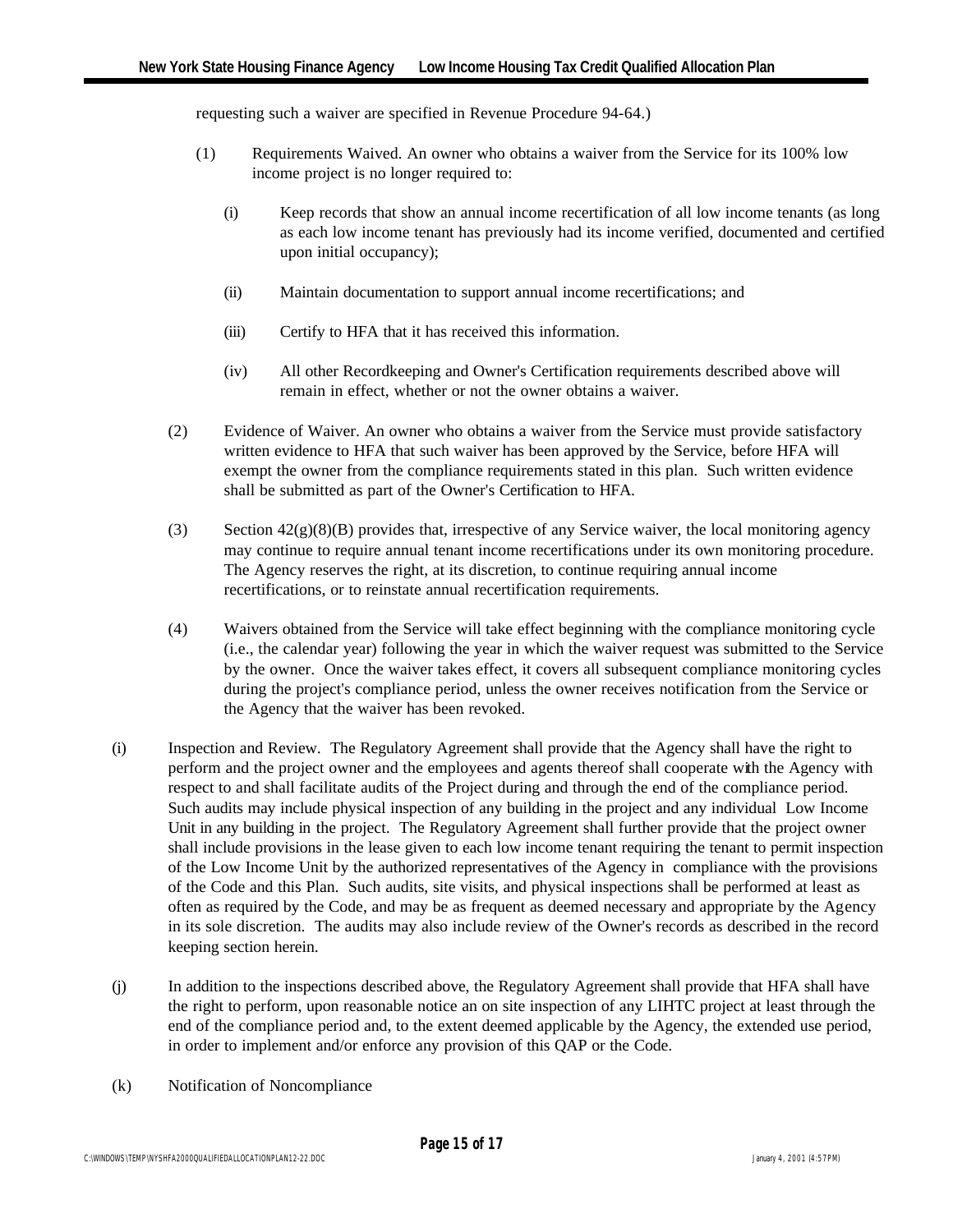- (1) Notice to Owner. The Regulatory Agreement shall provide that the Agency shall notify the owner promptly in writing if the Agency does not receive the certification described in 2188.7 (f) and (h) of this Plan, or is not permitted to inspect the Tenant Income Documentation, or discovers by inspection, review, or in any other manner, that the project is not in compliance with the provisions of Section 42.
- (2) Correction Period. The Regulatory Agreement shall provide that the owner of the project must supply any missing certification required to be supplied to the Agency, or correct any noncompliance with the requirements of Code Section 42, within a period (the "Correction Period") of no more than 90 days from the time of notice from the Agency to the owner as described in the preceding paragraph. The Regulatory Agreement shall further provide that the Agency may extend the Correction Period for up to six months, but only if the Agency determines that there is good cause for granting the extension.
- (3) Notice to Internal Revenue Service. The Regulatory Agreement shall provide that the Agency shall file, Form 8823, "Low Income Housing Credit Agencies Report of Noncompliance," with the United States Internal Revenue Service no later than 45 days after the end of the Correction Period, whether or not the noncompliance or failure to certify is corrected. The filing and contents of such Form 8823 by the Agency shall be governed by the applicable Income Tax Regulations or other rules promulgated by the United States Internal Revenue Service. The Regulatory Agreement shall provide that the Agency shall retain records of any noncompliance or failure to certify reported on any Form 8823 filed by the Agency for a period of six years from the filing of said Form 8823.
- (l) Agency Retention of Records. HFA shall retain records of noncompliance or failure to certify for six years beyond the Agency's filing of the respective Form 8823. In other cases the Division must retain the certifications and records described in 2188.7(f) and (g) of this QAP for three years from the end of the calendar year the Agency receives the certified records.
- (m) Compliance with the requirements of the Code is the sole responsibility of the owner of the building for which the credit is allowable. HFA's obligation to monitor for compliance with the requirements of the Code does not create liability for an owner's noncompliance.
- (n) Delegation. To the extent permitted under applicable law, and determined by the President and Chief Executive Officer of the Agency to be advisable, the Agency may delegate monitoring functions under this Plan to any other housing credit agency or any qualified agent selected by the Agency.

## **''2188.8 Miscellaneous Provisions**

- (a) Subsidy Layering Review: Applicability
	- (1) Certain projects that receive LIHTC are subject to a process called "subsidy layering review." Pursuant to Section 102(d) of the Department of Housing and Urban Development Reform Act of 1989, 42 U.S.C. ' 3545(d), the Department of Housing and Urban Development ("HUD") is required to ensure that housing projects are not awarded excessive subsidies by combining "HUD Housing Assistance" with "Other Government Assistance." "HUD Housing Assistance" currently includes selected federal programs administered by the Housing division of HUD (not programs administered by the Community Planning and Development Division).
	- (2) The review process whereby HUD ensures against excessive subsidy is termed "subsidy layering